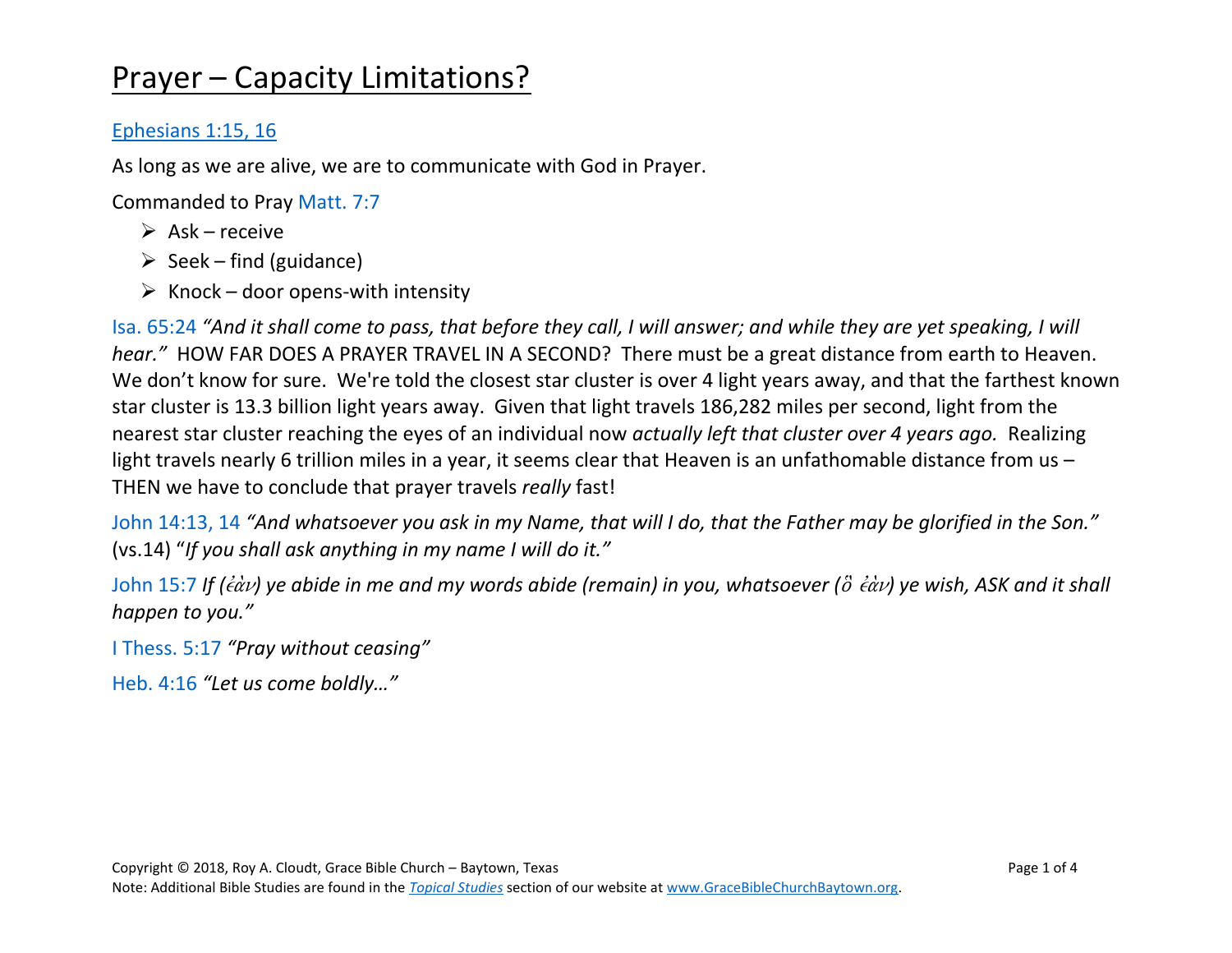### Prayer – Capacity Limitations? (Continued)

- I. PRAYER DOES NOT HAVE A LIMITED SUBJECT MATTER It is communion/fellowship.
	- $\triangleright$  Men have prayed for lengthened life, as did Hezekiah in [2 Kings 20:5f](https://www.biblegateway.com/passage/?search=2+Kings+20%3A5-11&version=NASB) Men have prayed for help, as Daniel [\(Dan.](https://www.biblegateway.com/passage/?search=Dan.9%3A16&version=NASB) 9:16)
	- $\triangleright$  For Mercy, as David [\(Ps.](https://www.biblegateway.com/passage/?search=Ps.51&version=NASB) 51)
	- $\triangleright$  For sight, as Bartimaeus (Mk. [10:46-47\)](https://www.biblegateway.com/passage/?search=Mk.10%3A46-47&version=NASB)
	- $\triangleright$  For a son, as Hannah (I [Sam. 1:11\)](https://www.biblegateway.com/passage/?search=ISam1%3A11&version=NASB)
	- $\triangleright$  For Grace, as Paul (2 [Cor.9:8\)](https://www.biblegateway.com/passage/?search=2+Cor.9%3A8&version=NASB)
- II. PRAYER DOES NOT HAVE GEOGRAPHICAL RESTRICTIONS. People have prayed in many different places:
	- $\triangleright$  Jonah prayed in deep waters [\(Jonah 2:1\)](https://www.biblegateway.com/passage/?search=Jonah+2%3A1&version=NASB)
	- $\triangleright$  Peter prayed on a housetop [\(Acts 10:9\)](https://www.biblegateway.com/passage/?search=Acts+10%3A9&version=NASB)
	- $\triangleright$  Hezekiah prayed, horizontal, on a bed [\(2 Kings](https://www.biblegateway.com/passage/?search=2+Kings+20%3A2&version=NASB) 20:2)
	- $\triangleright$  Hagar prayed out in the wilderness (Gen. [21:16\)](https://www.biblegateway.com/passage/?search=Gen.+21%3A16&version=NASB)
	- $\triangleright$  Jarius prayed in the street (Lk.8:41)
	- $\triangleright$  Jesus prayed on the mountain side [\(Mark](https://www.biblegateway.com/passage/?search=Mark+6%3A46&version=NASB) 6:46)
	- $\triangleright$  Again, Jesus was praying on the cross (Luke [23:42\)](https://www.biblegateway.com/passage/?search=Luke+23%3A42&version=NASB)
- III. PRAYER DOES NOT DEPEND UPON THE LENGTH OF THE PRAYER
	- ➢ Short prayers as Peter's 3 word Prayer "LORD SAVE ME" (Matt. [14:30\)](https://www.biblegateway.com/passage/?search=Matt.+14%3A30&version=NASB)
	- ➢ Long prayers like Moses at the consecration of the Tabernacle or Solomon at the dedication of the Temple [\(2 Chron.](https://www.biblegateway.com/passage/?search=2+Chron.+6%3A12-42&version=NASB) 6:12-42)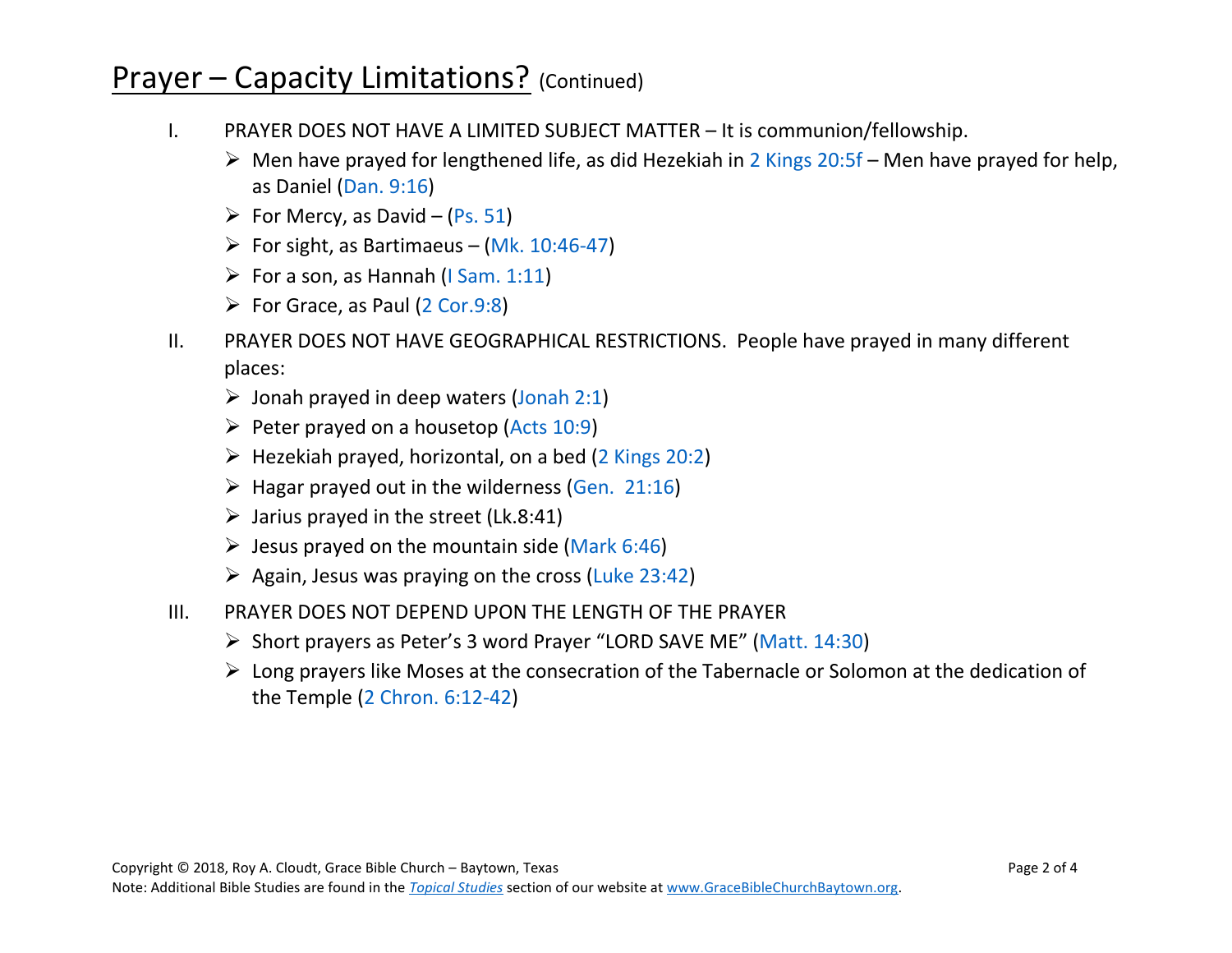# Prayer – Capacity Limitations? (Continued)

- IV. EFFECTIVE PRAYER IS NOT RESTRICTED TO TIME, AGE, POSITION IN LIFE, OR PHYSICAL WELFARE ➢ Time:
	- David prayed in the morning
	- Silas prayed at night
	- ➢ Age:
		- Samuel prayed in his childhood
		- Timothy prayed in his youth
		- The Centurion prayed in his manhood
		- Simeon prayed in his old age
		- Job prayed in sickness
		- Jacob and Jesus prayed while dying.
- V. VARIOUS ATTITUDES RELATED TO PRAYER
	- $\triangleright$  Some people think of prayer as just asking.
	- $\triangleright$  Some people think of prayer as arguing with God.
	- $\triangleright$  Some people think of prayer as a first-aid kit for times of trouble.
	- $\triangleright$  Some people think of prayer as informing God of their own opinions.
	- $\triangleright$  Some people think of prayer as a method, with beautiful expressive terms, to convince God to do for them what God does not want to do.
	- $\triangleright$  Some people think of prayer as coaxing God, or coercing God.
- VI. WHAT REALLY IS PRAYER? Prayer is listening as well as talking. Abraham talked to God God talked to him. Moses talked to God and God talked to Moses. Elijah talked to God about the welfare of the people, and God spoke to Elijah. Nehemiah talked to God and God talked to him about Jerusalem.